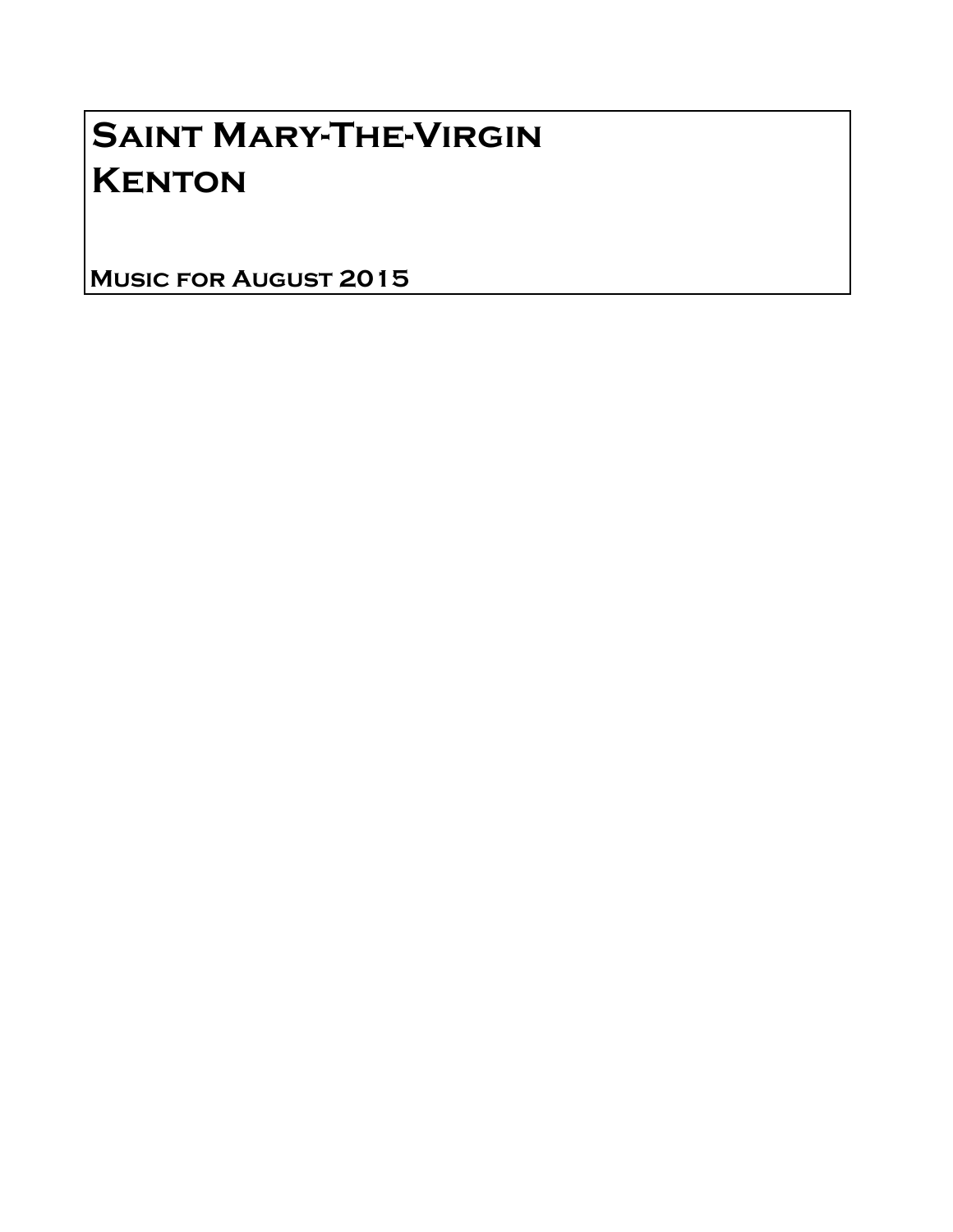## **2nd August Ordinary Time XVIII**

| Introit<br><b>Responsorial Psalm</b><br>Gradual | CH <sub>257</sub><br>Page 138 | Holy God, we praise thy name<br>First setting             |
|-------------------------------------------------|-------------------------------|-----------------------------------------------------------|
| Offertory<br>Communion                          | CH <sub>272</sub><br>CH496    | I am the bread of life<br>My God, and is thy table spread |
| Recessional                                     | <b>CH285</b>                  | I, the Lord of sea and sky                                |
|                                                 |                               |                                                           |

Setting St Ralph Sherwin Mass

At communion An upper room

At communion The family table

### **9th August Crdinary Time XIX**

Introit CH490 Morning has broken Responsorial Psalm F Gradual Offertory CH275 Lord of the dance of the dance of the dance of the dance of the dance of the dance of the dance Communion ( Recessional Give me is the control of the control of the control of the control of the control of the control o

| Page 140               | Second setting                                    |
|------------------------|---------------------------------------------------|
| CH275<br>CH40<br>CH190 | Lord of the dance<br>Amazing grace<br>Give me joy |
| Setting                | Frances Bradford & Lourdes I Gloria               |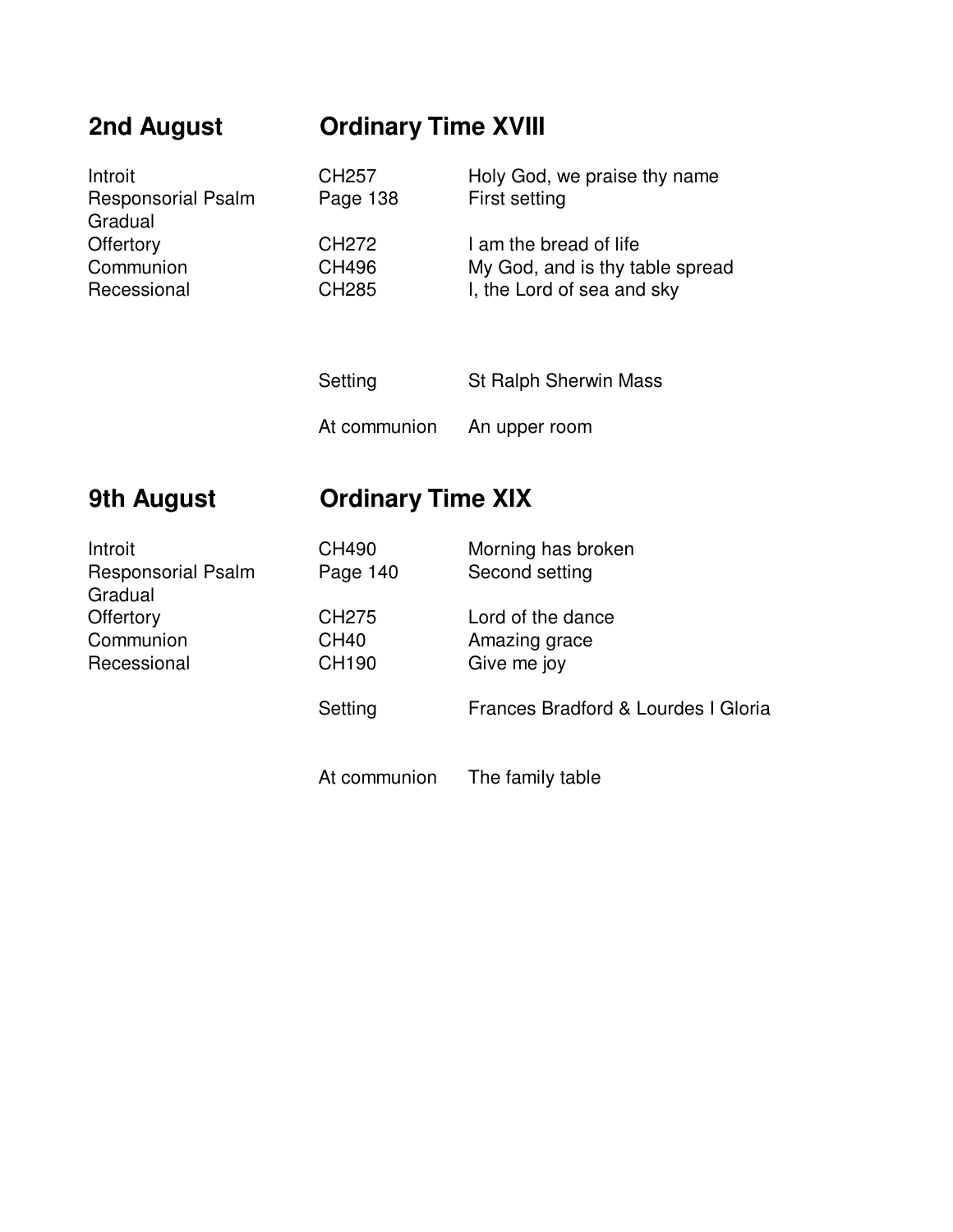| 16th August                                     | <b>BVM Assumption</b>    |                                                                                          |
|-------------------------------------------------|--------------------------|------------------------------------------------------------------------------------------|
| Introit<br><b>Responsorial Psalm</b><br>Gradual | CH761<br>Page 218        | Virgin wholly marvellous                                                                 |
| Offertory<br>Communion<br>Recessional           | CH659<br>CH674<br>CH263  | Sing we of the blessed Mother<br>Sweet sacrament divine<br>Holy Virgin, by God's decree  |
|                                                 | Setting                  | Mass of St Gregory & Lourdes II Gloria                                                   |
|                                                 | At communion             | Salve regina                                                                             |
| 26th August                                     | <b>Ordinary Time XXI</b> |                                                                                          |
| Introit<br>Responsorial Psalm<br>Gradual        | 374<br><b>SHEET</b>      | How sweet the name                                                                       |
| Offertory<br>Communion<br>Recessional           | 295<br>274<br>360        | Let all mortal flesh keep silence<br>Author of life divine<br>Firmly I believe and truly |
|                                                 | Setting                  | <b>Belmont Mass</b>                                                                      |
|                                                 | At communion             | You are the centre                                                                       |